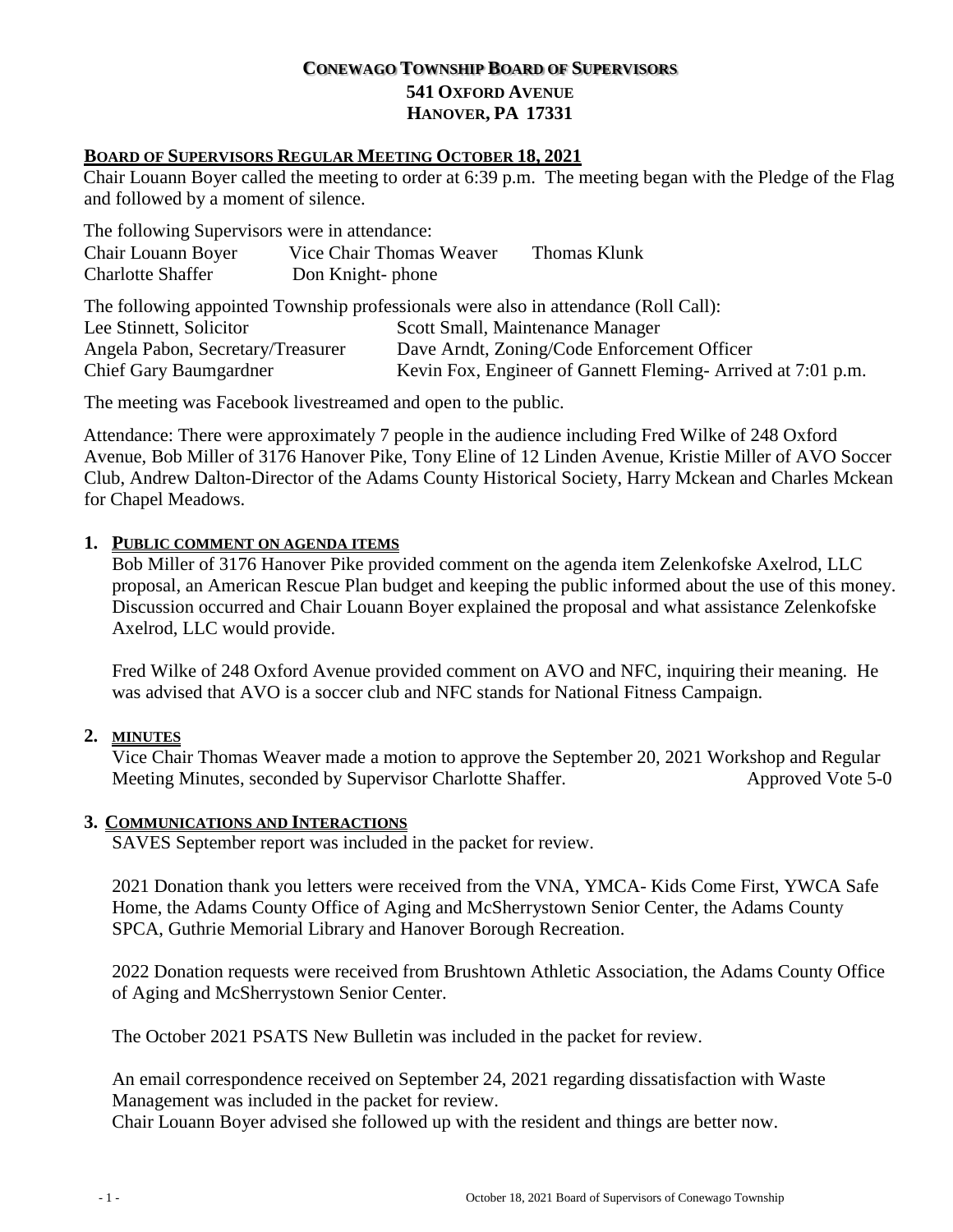# **4. ADAMS COUNTY HISTORICAL SOCIETY**

Andrew Dalton, Director of the Adams County Historical Society, provided a handout to the Board and gave an overview of the Historical Society and their plans to build a new building. He advised they are looking for assistance with funding for a new building and would appreciate consideration in the 2022 budget. He also provided information on using American Rescue Plan Funds for the project. Discussion occurred.

Andrew Dalton left the meeting at 6:55 p.m.

## **REPORTS FROM COMMITTEES/SUPERVISOR'S COMMENTS**

## **Administration**

Scott Small, Maintenance Manager, advised he has a quote for cleaning services from Absolute Clean in his report. The quote for Absolute Clean was higher than that of ASJ.

Supervisor Charlotte Shaffer made a motion to renew the cleaning contract with ASJ, seconded by Supervisor Thomas Klunk.

Discussion occurred regarding this being a 2-year contract. Vote Approved 4-0

Supervisor Don Knight abstained

An email from the Department of Environmental Protection (DEP) was included in the packet for review. This email was regarding issuing radon test kits, supplied by the American Lung Association, for residents of Conewago Township. This would require the Township to provide a spreadsheet of resident addresses. Supervisor Charlotte Shaffer questioned the addresses being shared with the American Lung Association. Discussion occurred. Chair Louann Boyer advised she would check with DEP.

A proposal from Zelenkofske Axelrod, LLC for assistance with the American Rescue Plan was included in the packet for review. Discussion occurred.

Trick-or-Treat is scheduled for October 26, 2021 from 6:00 p.m. to 8:00 p.m.

Supervisor Charlotte Shaffer was the township voting delegate for the PSATS Conference. She discussed some items which were voted on and approved or denied. Discussion occurred.

A letter was received from the Pennsylvania Department of Transportation advising the Township's estimated liquid fuels allocation for 2022 is \$218,297.13. This was included in the packet for review.

An email was received from the Auditor General advising the 2021 Volunteer Fire Relief Association allocation is \$39,572.79. This was included in the packet for review. This money has been distributed to SAVES.

## **Pension**

An email was received from the Auditor General advising the 2021 General Municipal Pension System State Aid allocation is \$143,918.47. This was included in the packet for review.

## **Recreation**

AVO Soccer Club requested use of electric from the Plum Creek Community Park farmhouse to put up a security camera which would face their storage shed. AVO Soccer Club would be willing to make a yearly donation of \$250.00 to cover the electric usage. Discussion occurred and Scott Small, Maintenance Manager, was advised to discuss other options with AVO soccer club.

The National Fitness Campaign (NFC) provided an email presentation and supporting materials for the Board to review. Discussion occurred.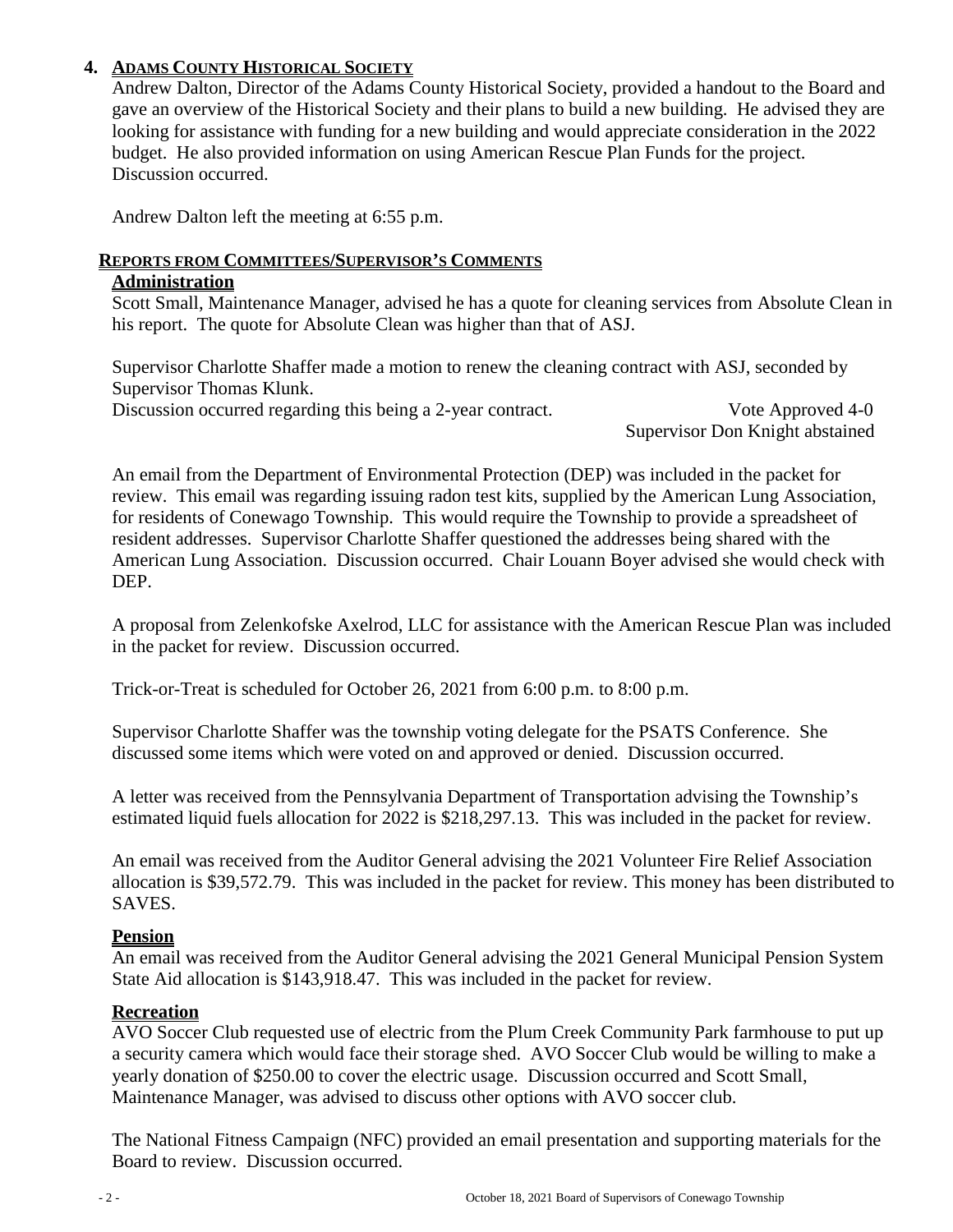Scott Small, Maintenance Manager, advised he will let them know we are still looking into American Rescue Plan Funds.

### **Stormwater**

Chair Louann Boyer updated the Board on stormwater liens and indicated there were initially 29 past due accounts. Out of the 29 accounts, 9 have paid, 6 are on payment plans, 14 had liens placed on their property and 1 of those properties paid the balance on their account but not the amount of the lien. Discussion occurred.

### **REPORT FROM SECRETARY-TREASURER**

Supervisor Charlotte Shaffer made a motion to approve the Secretary/Treasurer's Report seconded by Vice Chair Thomas Weaver. Approved Vote 5-0

Vice Chair Thomas Weaver made a motion to approve the bills paid/to be paid, September 18, 2021 to October 15, 2021, seconded by Supervisor Charlotte Shaffer. Approved Vote 5-0

## **REPORTS FROM DEPARTMENTS**

#### **Police**

The Police Department's September report and newsletter were enclosed in the packet for review.

Chief Gary Baumgardner advised the Board of the following:

The new Tasers have arrived and have been distributed, and there may be a possible buyback in the amount of \$1800.00 for the old Tasers.

Three applications were received for a police officer position. Two of the individuals have passed the test. Interviews will occur on October 23, 2021 at 8:00 a.m.

The Drug Take Back event will occur on October 23, 2021 at 10:00 a.m.

Annual Precision Firearms Qualifications are complete.

Officer Bevenour received acknowledgement of professional police service for his work in his fatal accident investigation which occurred over a year ago.

The Police Department will be coordinating with SAVES for Trick-or-Treat.

The monthly newsletter is on trick-or-treat safety.

Discussion occurred regarding the homeschool group that toured the Police Department. Chief Gary Baumgardner advised he had another group inquire on touring but had to reschedule due to manpower.

#### **Township Solicitor Lee Stinnett**

Solicitor Lee Stinnett advised the hydrant agreement, Resolution 2021-Z should be in the packet. He explained this will authorize the appropriate staff to take steps needed to take over ownership of the hydrant at 210 Blettner Avenue by Conewago Township. The deed of dedication is needed, and Gannett Fleming will need to provide the meets and bounds for an easement area. This is a public hydrant and Hanover Borough will not be seeking any arrears from prior unpaid bills on the hydrant.

Supervisor Charlotte Shaffer made a motion to amend the agenda to include Resolution 2021-Z seconded by Vice Chair Thomas Weaver. Approved Vote 5-0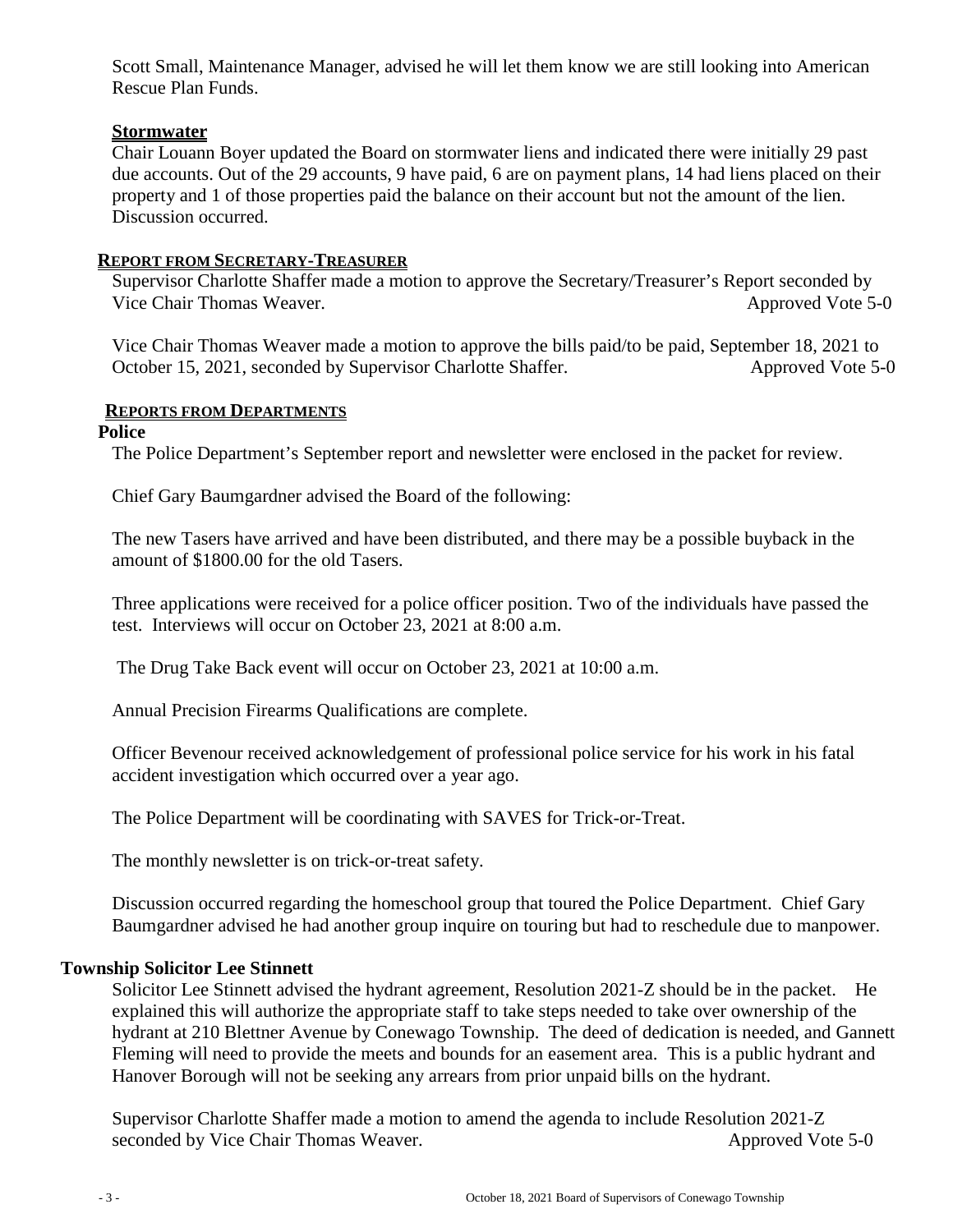Supervisor Charlotte Shaffer made a motion to approve Resolution 2021-Z as presented, seconded by Vice Chair Thomas Weaver. Approved Vote 5-0

## **Maintenance Department**

The Maintenance report was included in the packet for review.

Scott Small, Maintenance Manager, advised the Board of the following:

A quote was received from the contractor for last month's approved work to be done at the Plum Creek Community Park. Out of the 5 items quoted, maintenance will be doing 2 of the items to save money or use a different contractor.

Two quotes were received to complete the Blettner Basin fencing. One of the quotes was from a Costars vendor in the amount of \$8,700.00 and the other quote, was a verbal quote from the original contractor in the amount of \$5,000.00 to \$6,000.00. Scott Small, Maintenance Manager, advised he would like approval not to exceed \$8,700.00 and upon receiving the other proposal, permission to go with that proposal.

Lee Stinnett, Solicitor, advised waiting until the Engineer's section to take action.

Discussion occurred on the removal of the grills and the fencing for the basketball courts from the Plum Creek Community Park quote. Discussion occurred.

Kristie Miller of AVO Soccer Club left the meeting at 7:24 p.m.

Kindig Lane will be closed November  $1<sup>st</sup>$  to November  $3<sup>rd</sup>$  at the railroad tracks.

Scott Small is still waiting on quotes for the alarm system. Discussion occurred.

Discussion occurred regarding timeline for the 5 park items discussed prior.

#### **5. CODE ENFORCEMENT**

Zoning/Code Enforcement Officer, Dave Arndt, reviewed his monthly report, dated October 13, 2021.

Dave Arndt discussed the waste hauler contract and advised that Adams County is able to complete all pre-bid items like the bid packet however, they are not able to do the bidding process for the Township. He advised he will need to know if the Board would like to use Penn Bid or a paper bid for the bidding process. Discussion occurred.

Supervisor Charlotte Shaffer made a motion to authorize Gannett Fleming to do the Penn Bid for the waste contract, seconded by Chair Louann Boyer. Discussion occurred.

Dave Arndt advised the Board that if Gannett Fleming does not do the PennBid, then the Township will do it.

Supervisor Charlotte Shaffer made a motion to amend the motion to add if Gannett Fleming is not able to do the Penn Bid, it would default to the Township, seconded by Chair Louann Boyer. Discussion occurred. Approved Vote 5-0

Supervisor Charlotte Shaffer made a motion to authorize Gannett Fleming to do the Penn Bid for the waste contract. If Gannett Fleming is not able to do the Penn Bid, it would default to the Township, seconded by Chair Louann Boyer Approved Vote 5-0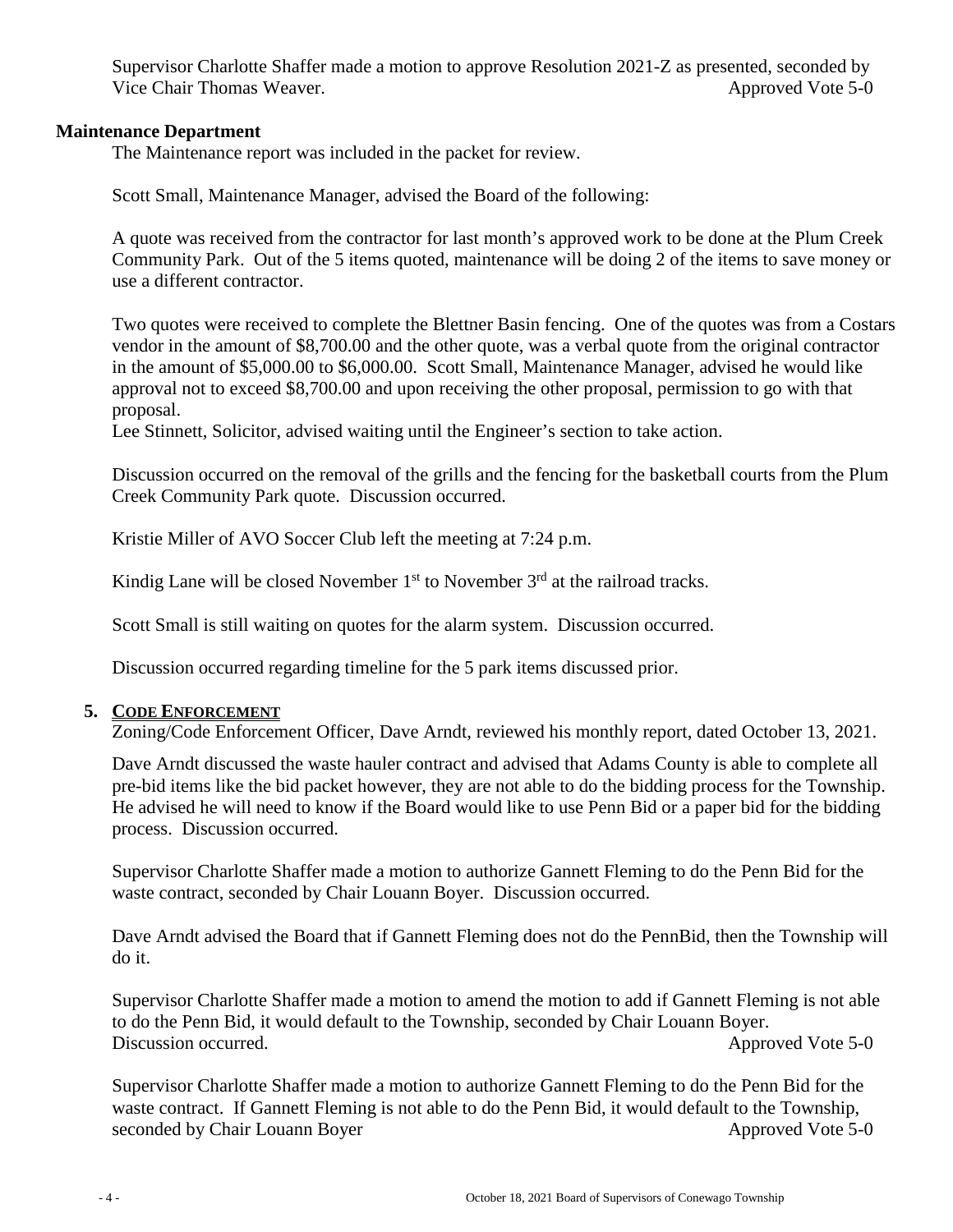Notification has been received that the Township will be receiving the recycling grant money in the amount of \$27,946.67.

Jeffrey Krug, Assistant Code Enforcement Officer, will be ending his probation as of tomorrow. Dave Arndt, Zoning/Code Enforcement Officer recommended removing Jeffrey Krug from probationary status to regular status.

Vice Chair Thomas Weaver made a motion to approve taking Jeffrey Krug off of probation, seconded by Supervisor Charlotte Shaffer. Approved Vote 5-0

Angela Pabon, Secretary/Treasurer asked if this includes a .50 cent increase. The Board verified this raise will start the next pay period on Wednesday.

No Engineering RFPs have been received to date. The deadline is November 5, 2021.

## **6. SUBDIVISION/LAND DEVELOPMENT**

The Planning Commission draft meeting minutes for October 7, 2021 were included in the packet for review.

Supervisor Charlotte Shaffer made a motion to approve the plan action deadline for Eagle Rock LDP to December 31, 2021, seconded by Supervisor Don Knight. Approved Vote 5-0

There were 3 other waivers on the agenda for Eagle Rock, however, Eagle Rock asked that these waivers be tabled until a later time. Discussion occurred on the Board not needing to table the waivers.

Supervisor Charlotte Shaffer made a motion to approve the waiver request from Chapel Meadows from Section 135-40.E.5 to allow double piping for the stormwater system as recommended by the Planning Commission, seconded by Vice Chair Thomas Weaver. Approved Vote 5-0

Supervisor Charlotte Shaffer made a motion to approve section 135-40.I.6 , waiver request from Chapel Meadows, to allow the outlet structure to dewater stormwater management facilities within 72 hours, seconded by Chair Louann Boyer.

Discussion occurred and Harry McKean explained DEP's requirements. Approved Vote 5-0

## **7. ZONING**

There will be two zoning hearings held on November 3, 2021 at the Zoning Hearing Board meeting.

The Adams County Cog's Legislative forum meeting will occur on October 28, 2021 at 6:30 p.m. at the Adams County Training Center. Discussion occurred regarding who will attend.

### **Township Engineer (Kevin Fox, Gannett Fleming, Inc.)**

The Engineer's report for September was included in the packet for review.

Kevin Fox advised the Board that the Blettner Basin project is substantially completed but the contractor will still need to seed. We are no longer within the growing season for grass this year.

Vice Chair Thomas Weaver made a motion to approve the application for payment for the Blettner Basin Retrofit in the amount of \$100,063.25, seconded by Supervisor Charlotte Shaffer.

Approved Vote 5-0